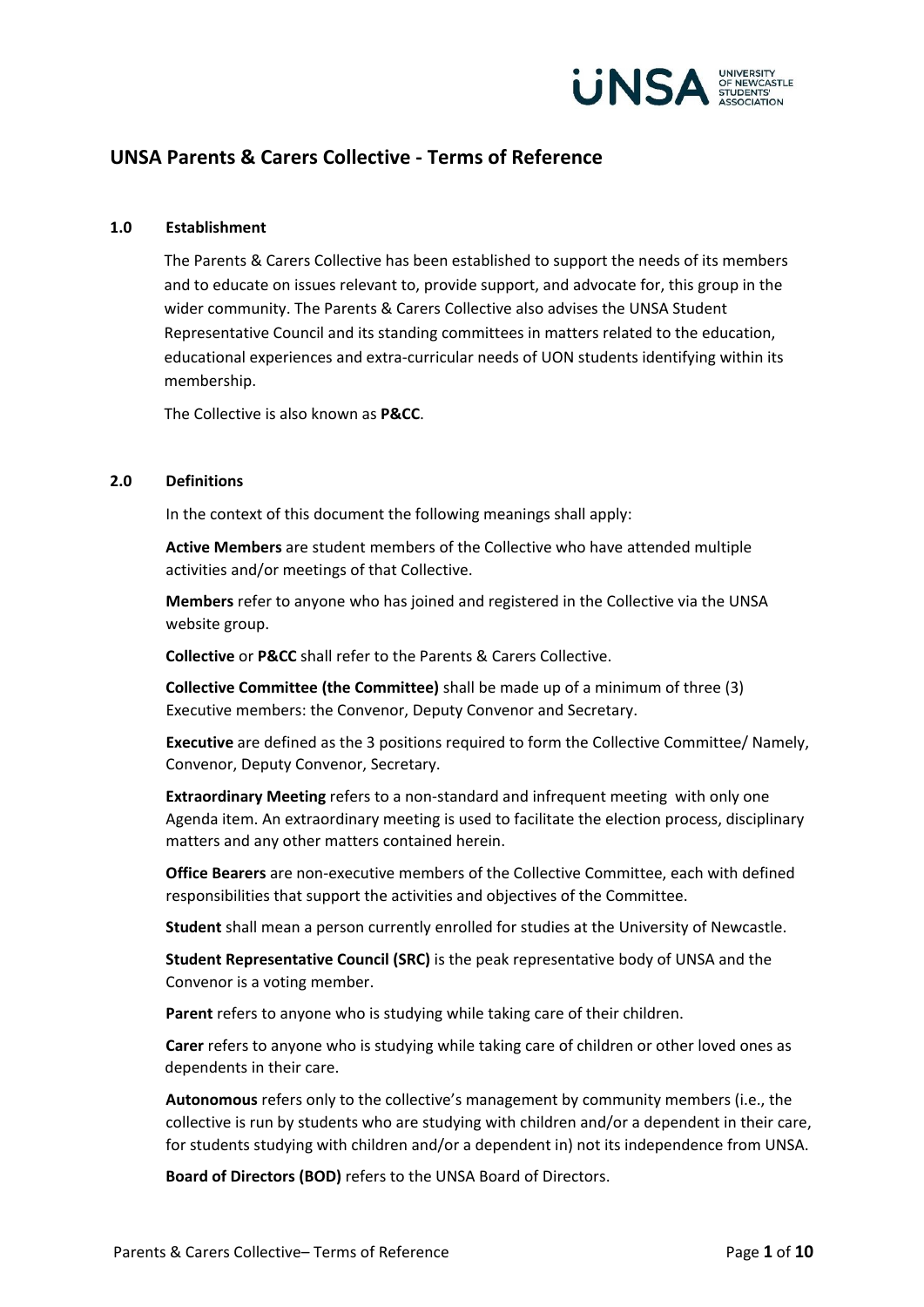**UNSA Support Person(s)** refers to a designated third party who assists and oversees Collective grievances and disciplinary processes, as well as provides general support to the Collective Convenor. This may be an UNSA staff member or an Executive SRC member.

### **3.0 Aims and Objectives**

The aims and objectives of the Collective Committee are:

- 3.1 To support, represent and advocate for students at the University of Newcastle who are studying with children or other individuals as dependents in their care;
- 3.2 To enhance and foster the social atmosphere and sense of community of the members of the Collective;
- 3.3 To inform, advise and educate members of the University community on best practice and issues relevant to members of the Collective;
- 3.4 To act as a key stakeholder in conversations on issues concerning parents and carers for the UNSA SRC and the University at large.
- 3.5 To provide information and opportunities to engage with the history and culture of the Collective, its Members and the broader community; and,
- 3.6 To protect and promote the principles of social justice, fairness and equality.

### **4.0 Membership**

- 4.1 Membership is open to all students at the University of Newcastle that are studying with children or other loved ones as dependents in their care.
- 4.2 There shall be no membership fee charged to join the Collective.
- 4.3 Individual Membership to the Collective must be renewed each calendar year via the UNSA website.

### **5.0 Meetings and Reporting**

- 5.1 The Collective Committee shall meet at least once before each convening of the SRC.
- 5.2 The notice of meeting, Agenda, Minute taking/decision making, and other related protocols must follow and adhere to the UNSA Meeting Guidelines.
	- 5.2.1 To declare a motion carried at any Collective meeting, a supermajority of 70% is required.
- 5.3 The Committee may be convened to attend any urgent matter of business at the request of any two (2) members of the Committee, the UNSA SRC or the UNSA Board of Directors.
- 5.4 The Convenor shall report on the activities of the Collective to each meeting of the SRC via a formal SRC report and oral discussion (as necessary).

#### **6.0 Quorum**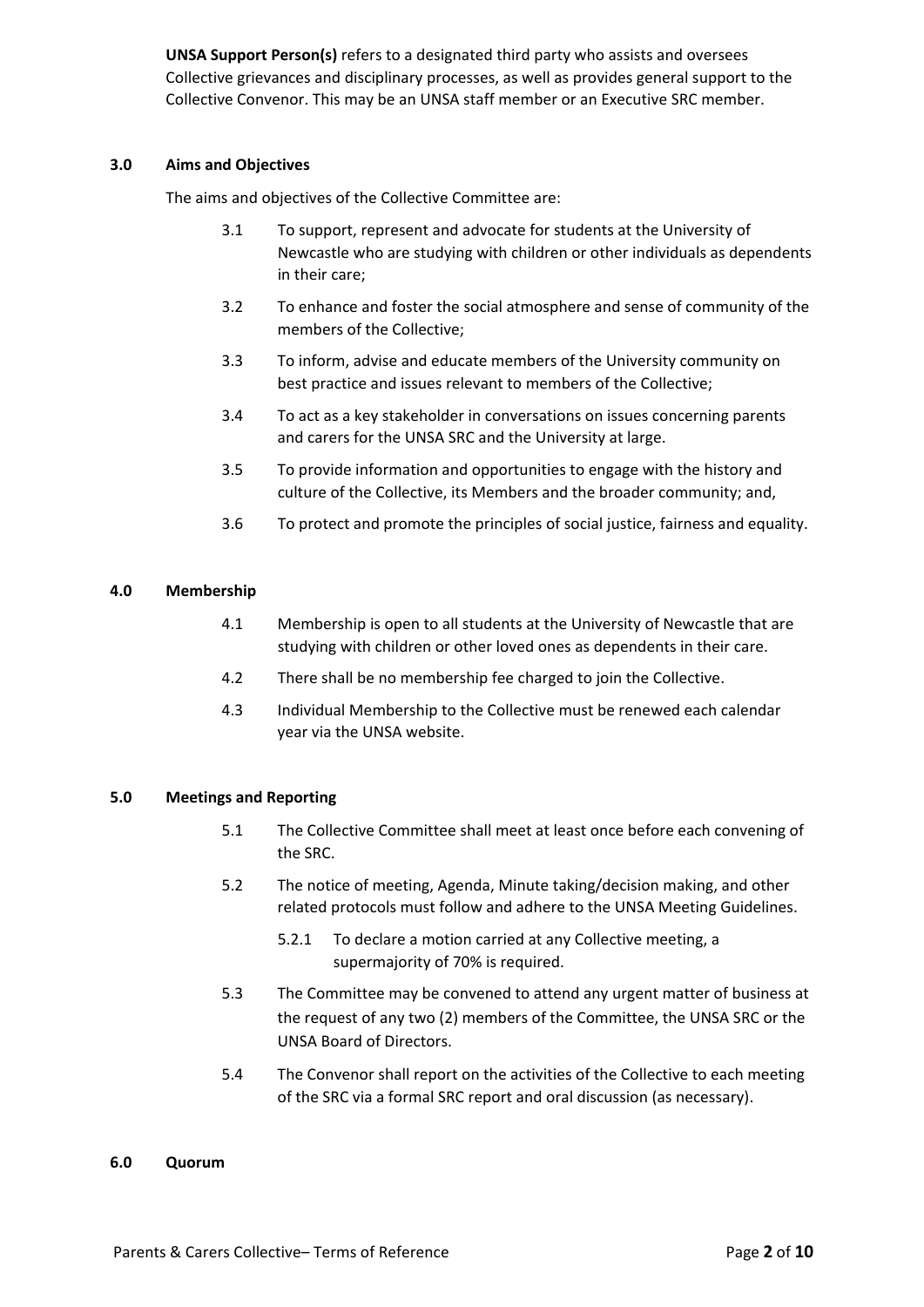6.1 Quorum for any Collective meeting shall be the nearest whole number over half of the filled Executive and Office Bearer positions. One of whom must be the Parents & Carers Collective Convenor.

### **7.0 Finance and Expenditure**

- 7.1 The Collective must approve any expenditure from its budget at a Collective meeting.
- 7.2 The Collective may approve the use of up to \$100 of its allocated budget which must be ratified at the next meeting.
- 7.3 For larger expenditure, the Convenor must submit a completed UNSA Funding Proposal for approval by either the UNSA SRC or UNSA Board of Directors.
	- 7.3.1 It is expected that the Convenor has the support of the Collective membership.

### **8.0 Collective Executive and Office Bearers**

- 8.1 Office Bearers of the Collective shall constitute:
	- 8.1.1 The Collective Executive comprising of the:
		- i. Convenor;
		- ii. Deputy Convenor;
		- iii. Secretary;
	- 8.1.2 Other Office Bearers comprising of:
		- i. Events & Social Media Officer;
		- ii. Campus Liaison Officer;
		- iii. Wellbeing Officer;
		- iv. Advocacy & Social Justice Officer;
		- v. Single Parents Officer;
		- vi. First Nations Officer;
		- vii. Carers Officer;
		- viii. Education Officer;
		- ix. International Students Officer;
		- x. Up to two (2) Collective Grievance Officers at the discretion of the Collective.
- 8.2 The Collective may, with consultation and approval from the UNSA SRC and/or UNSA Board of Directors, create additional Office Bearer positions. This must be decided on a needs basis.
- 8.3 Where the Collective deems an Office Bearer position wholly unnecessary, with the exception of the Convenor, Deputy Convenor and Secretary, the Collective may resolve to remove the position after consultation and approval from the UNSA SRC and/or the Board of Directors.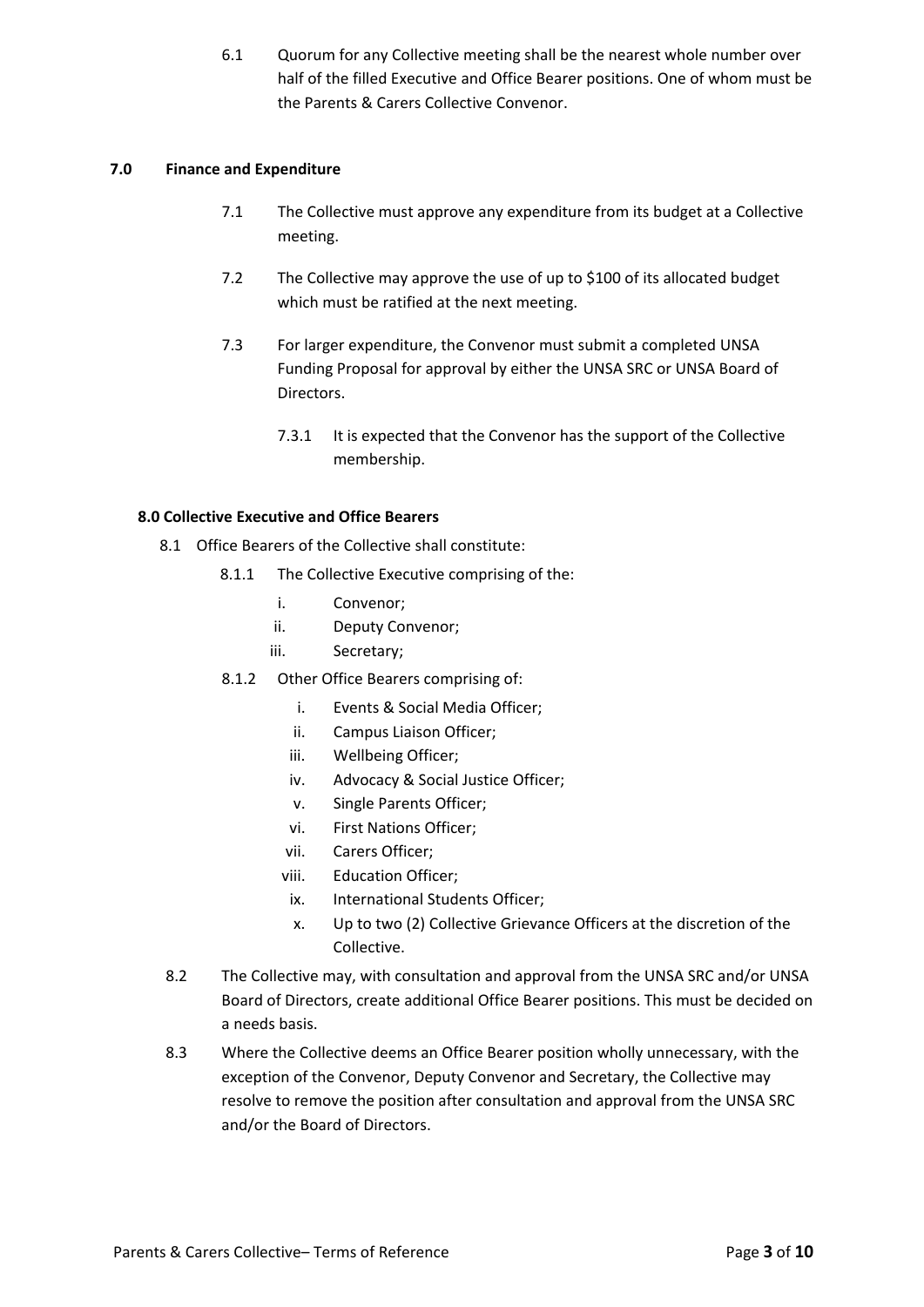- 8.3.1 The Collective Convenor must demonstrate extensive and all necessary consultation in their recommendation for removal. This shall be provided by way of a formal paper to either the UNSA SRC or UNSA Board of Directors depending on the nature of the position.
- 8.3.2 The Collective cannot remove any of the Executive positions or the First Nations Officer from its Office Bearing position under any circumstances.

### **9.0 Roles and Responsibilities of Collective Executive Positions**

This section outlines the roles and responsibilities of the Convenor, Deputy Convenor and Secretary. The roles and responsibilities of Office Bearers can be found in the UNSA Parents & Carers Collective Roles and Responsibilities document.

### **9.1 Convenor**

- i. Be the chairperson of all Collective meetings;
- ii. Be the spokesperson for the Collective;
- iii. Attend relevant meetings, working groups, committees, and events;
- iv. Notify Collective members of meetings;
- v. Liaise with the UNSA Office to update and maintain the membership list;
- vi. Liaise with the Vice President of Welfare and Wellbeing;
- vii. Liaise with the President where appropriate;
- viii. Ensure the Collective Executive carries out their responsibilities;
- ix. Explain the obligations and rights of Office Bearers to them;
- x. Submit a written report to every UNSA SRC meeting on the activities of the Collective;
- xi. Conduct the duties of any vacant Collective Executive position where appropriate;
- xii. Be responsible for ensuring their collective is compliant with the Collective Governance Framework.

### **9.2 Deputy Convenor**

- i. Be the chairperson for Collective meetings where the Convenor is absent;
- ii. Assist the Convenor in the management of the Collective and its event and activities;
- iii. Assist the Executive and the Office Bearers in the carrying out of their roles;
- iv. Attend UNSA SRC meetings (non-voting and on a needs basis) and;
- v. Assist the Convenor in preparing regular reports to the SRC.

### **9.3 Secretary**

- i. Receive and send all external correspondence for the Collective;
- ii. Work with the Convenor to prepare an agenda for all meetings;
- iii. Supervise voting during all meetings except during an election process;
- iv. Take Minutes at meetings;
- v. Manage all of the administrative records of the Collective in conjunction with the Convenor;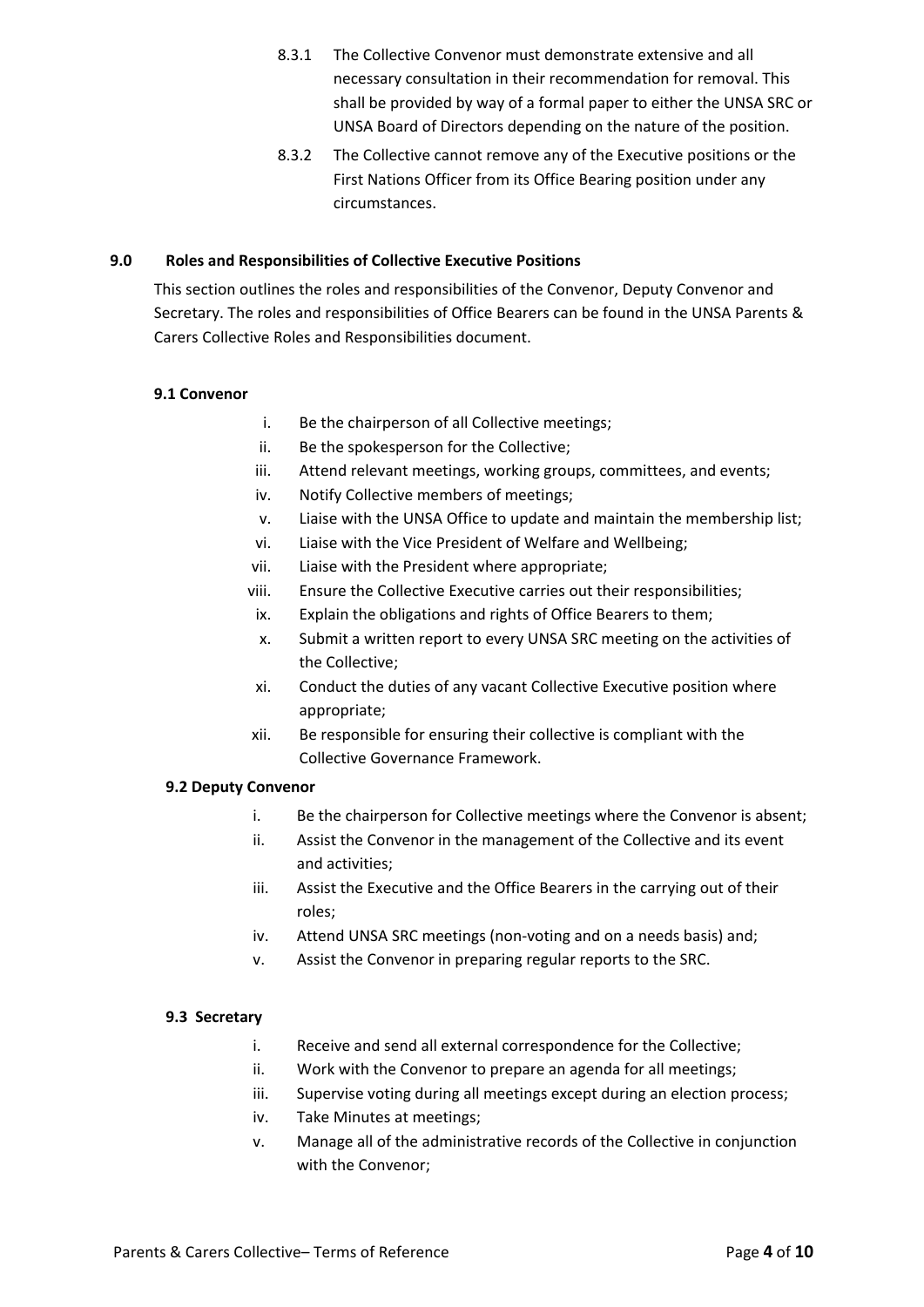- vi. Assist the Convenor in preparing a proposed budget for the Collective;
- vii. Work in conjunction with UNSA Staff and the Convenor to monitor the collectives allocated budget; and
- viii. Liaise with relevant UNSA staff and Executive.

### **10.0 Election of Parents & Carers Convenor**

- 10.1. The P&C Convenor is an internally elected position and sits on the UNSA SRC with voting rights.
- 10.2. An external Returning officer will be appointed to oversee the election process. This may be anyone who does not have any active affiliation with the Parents & Carers Collective, or any conflicts of interest.
	- i. Where possible, the returning officer will be the Vice-President Welfare and Wellbeing or the UNSA Student Representative Support Manager.
- 10.3. The election must be held during the standard UNSA SRC election period in October/November of each calendar year.
- 10.4 The election will take place in an extraordinary Collective meeting which, apart from disclosure to the Returning Officer, must remain autonomous.
- 10.5. Notification of the nomination period for the position must be sent out at least fourteen (14) days prior to the extraordinary collective meeting.
- 10.6. The nomination period shall be seven (7) days.
	- 10.6.1 Nominations must be returned within the nomination period and must include:
		- i. The student's name;
		- ii. Student number; and
		- iii. A valid Candidate Statement.
	- 10.6.2 A valid Candidate Statement answers all components of the form and does not exceed the allocated word count. Any returned Candidate Statement that fails to meet the criteria will be deemed invalid until amended at the request of the Returning Officer.
- 10.7. If only one nomination is received, the sole candidate will be elected unopposed.
- 10.8. Where multiple nominations are received for the same position, the Returning Officer will prepare a ballot listing all nominees and schedule an extraordinary collective meeting no less than two (2), but no more than seven (7) days after preparing the ballot.
	- i. The election will be the only item of business during the meeting.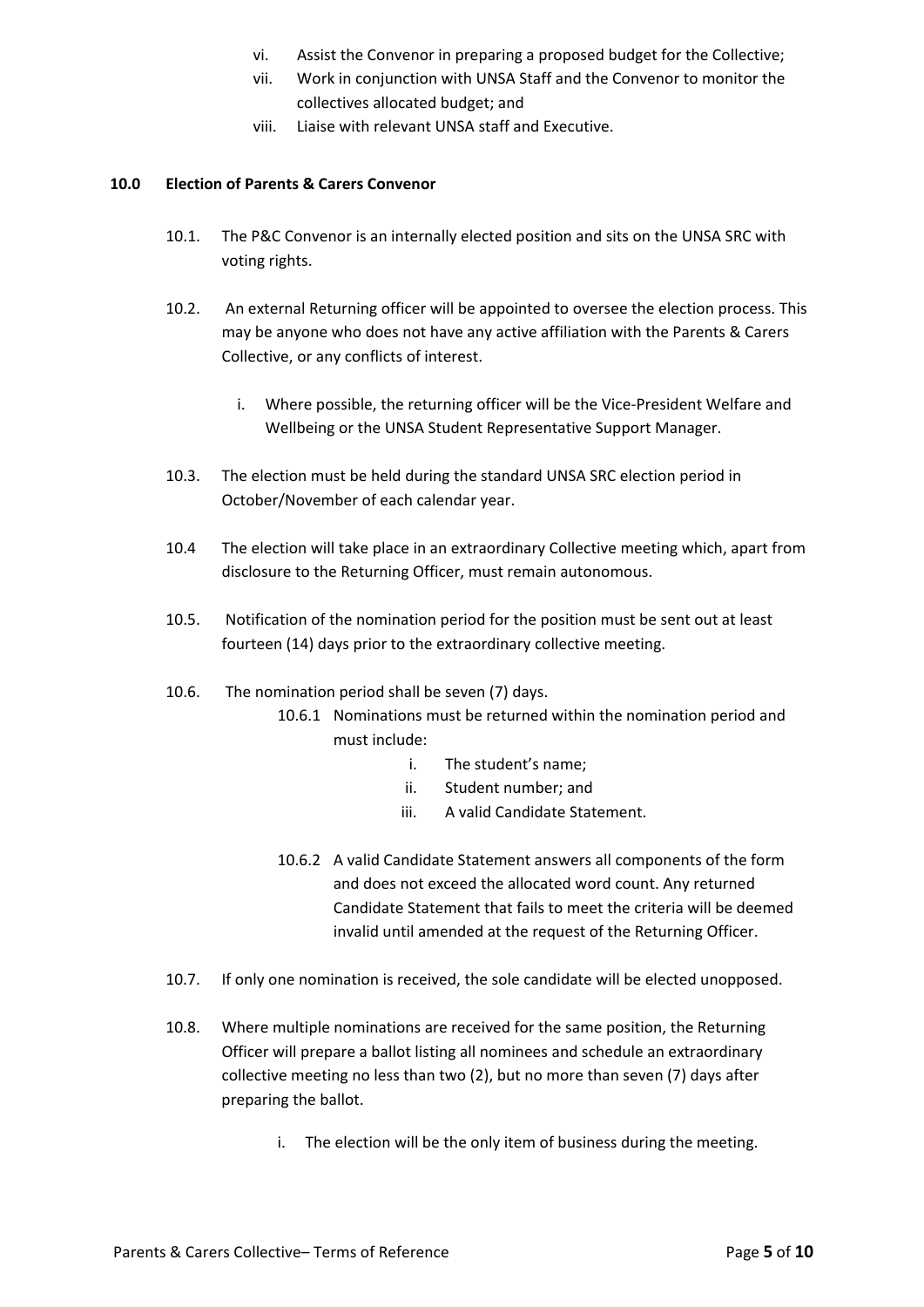- ii. This notice of meeting is to be sent to all Collective members and include a list of all nominees and their candidate statements.
- iii. Where the current Convenor is running for re-election, the duty of Chair is to be delegated to an Executive Member who is not a Candidate.
- iv. The chair may vote in the election, but only by anonymous ballot.
- 10.9. The successful nominee will be determined by a simple majority.
	- i. In the event of a tie, the meeting will be terminated, and a new date must be confirmed for election finalisation. This must occur within fourteen (14) days.
	- ii. The tied candidates will be provided by the Returning officer, a list of preselected questions to answer. Which will form the basis of member voting.
	- iii. Candidates will be given at least 48 hours to draft their answers and at the Returning Officer's discretion, may either present these answers in written form (circulated to all voting members before reconvening) OR/ present their answers orally at the rescheduled Collective meeting.
	- iv. A ballot will again be prepared by the Returning Officer and members will be asked to vote on the tied ballot(s). At the discretion of the Returning officer, this process may be a 24 hour open online ballot or an in-person ballot.
	- v. At the rescheduled meeting, whichever candidate receives the majority of member votes will be declared and the election shall be finalised.

### **11.0 Withdrawing from an Executive or Office Bearer Position**

- 11.1 Where a Member holding either an Executive or Office Bearer position wishes to step down from their position and cease all duties, the Member must notify the Collective Convenor in writing outlining their intention to discontinue their role.
	- i. A Member may withdraw from their position at any time for any reason, except for the Collective Convenor whom is required to follow all legal employment policies, processes and any contractual obligations.
- 11.2 Notice of intention to withdraw from their position must be given at least seven (7) business days prior to the Member stepping down.
	- i. The Member is expected to continue in their duties until the seven (7) business day timeframe has passed or until such time as the position is filled, whichever occurs first.
- 11.3 Within twenty-four (24) hours of receiving a Member's written notice, the Collective Convenor must notify the UNSA Returning Officer and a call for nominations will be sent out to the Collective membership.
- 11.4 The nomination period shall be open for at least forty-eight (48) hours and up to a maximum of seven (7) days. This shall be at the Returning Officer's discretion.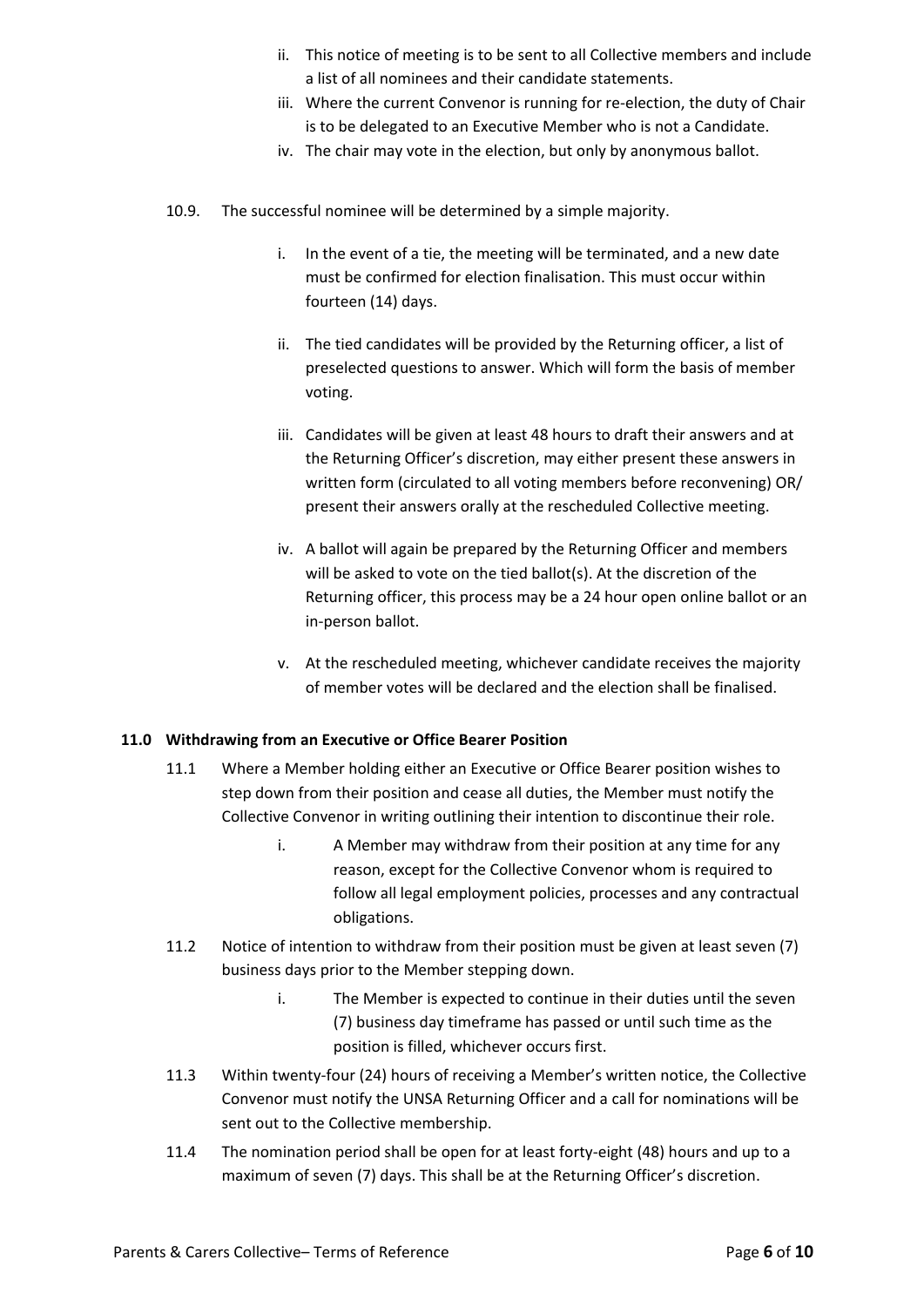- 11.5 Where multiple nominations are received for the same position, the Returning Officer may elect to hold an online vote after the nomination period has ended. This may be done via Zoom or any other conferencing software and voting shall be done via a confidential online ballot.
- 11.6 Alternatively, the Returning Officer may elect to hold an in person vote during an extraordinary meeting of the Collective.
	- i. All standard election and meeting protocols must be followed in the event of an in person vote. Refer to Section 10.
- 11.7 Where no nominations are received, the position will remain unfilled and enter into an EOI process. The position may be filled when a member is interested and a vote of the Collective has occurred to affirm their appointment.
- 11.8 Where a single nomination is received for a position, the Member will be appointed unopposed.

### **12.0 Collective Code of Conduct**

- 12.1 All Members must act to be inclusive and treat everyone equitably, consistently, and appropriately.
- 12.2. All Members must behave and communicate in a manner that does not offend, degrade, or humiliate.
- 12.3. All Members must show consideration for the property of UNSA and others.
- 12.4. The Collective will not encourage or tolerate bigoted or otherwise hateful behaviour. Sexism, racism, prejudice relating to sexual orientation and gender, religious intolerance, and all other forms of bigotry will not be tolerated.
- 12.5. The Collective will not tolerate drunk and disorderly behaviour that interrupts its events or adversely affects Collective Members.
- 12.6 The Collective and its Members shall at all times adhere to the University of Newcastle Code of Conduct and the UNSA Code of Conduct.
- 12.7 Where necessary, the Collective will escalate any issues or grievances via the appropriate channels, including but not limited to; UNSA support person(s), UNSA President and Campus Care.

### **13.0. Inappropriate Behaviour and Incident Reporting**

- 13.1 Upon becoming aware of an actual or possible issue of unacceptable or concerning conduct occurring i.e. bullying, harassment, violence, threats, damage to property or person, the Collective Convenor must report this to an UNSA support person(s).
	- i. Upon becoming aware of any actual or possible incidents, issues or concerning behaviours, Collective Grievance Officers are required to report these to the Collective Convenor immediately, who will liaise with UNSA supports.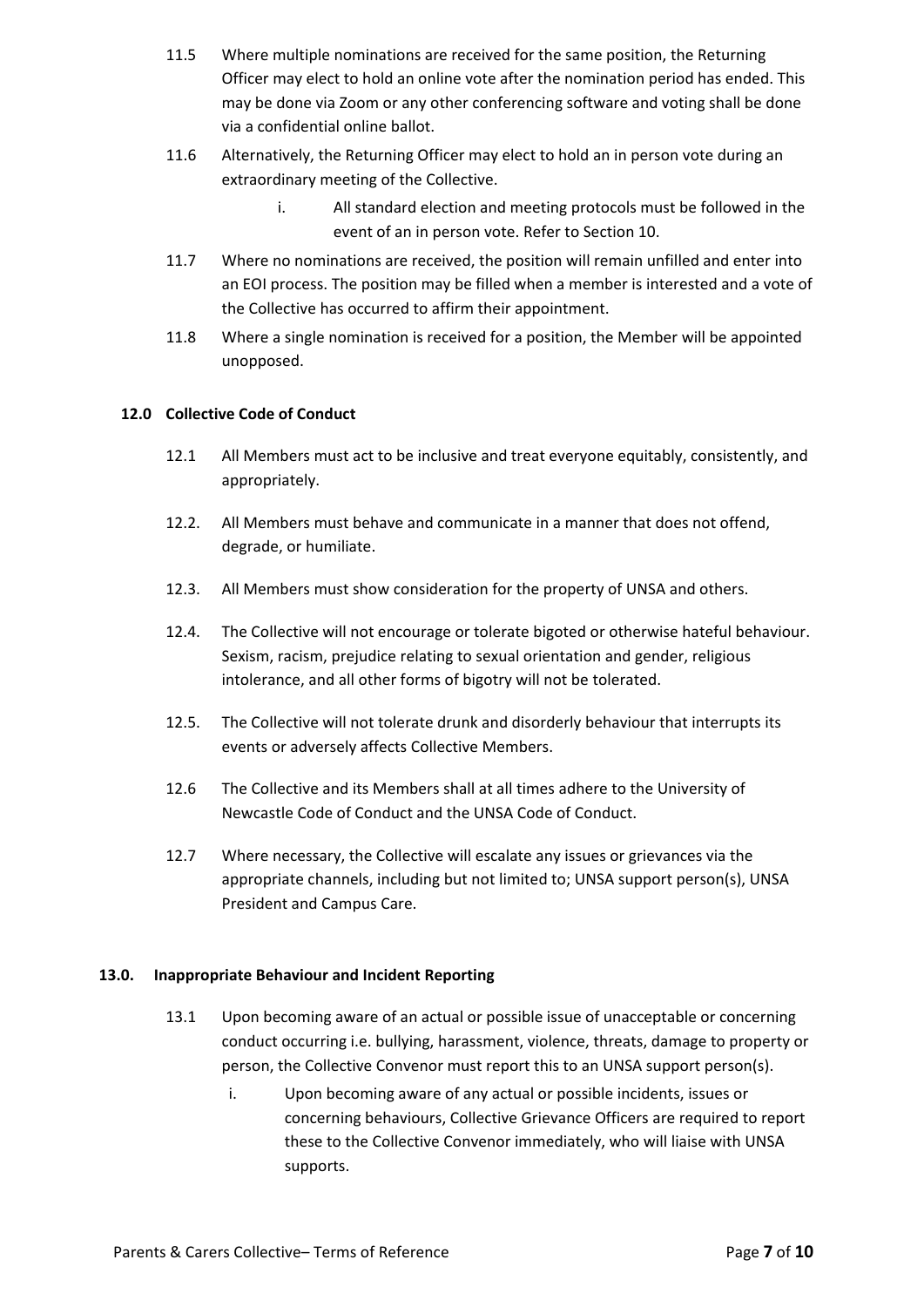- ii. Wherever possible the UNSA support person(s) should consist of the Student Representative Support manager, UNSA Vice-President Welfare & Wellbeing or the UNSA President.
- iii. All matters raised are strictly confidential.
- 13.2 In determining the course of action, the Convenor and UNSA supports must refer to UNSA's Escalating and Reporting Concerning Behaviours document which houses the resources available to students in crisis and disputes, as well as the disciplinary, reporting and expulsion related policies and procedures.
	- i. A judgement will then be made as to whether the incident or dispute may be handled by the Collective or whether it requires additional, external intervention.
- 13.3 Collective Grievance Officers may work with the Convenor to address any conflict or disputes arising within the Collective internally if the Convenor and the UNSA support person(s) consider it appropriate.
	- i. In determining whether Grievance Officers may intervene, all relevant parties will refer to UNSA's Escalating and Reporting Concerning Behaviours document.
	- ii. Where an intervention is possible and safe to do so, all relevant parties must work toward a resolution in good faith.
	- iii. The Convenor, UNSA support and Collective Grievance Officers are required to engage other University and UNSA resources in their handling of the dispute if the situation requires it. I.e. Campus Care, Counselling, UNSA Board of Directors.
- 13.4 Where a matter can be resolved within the Collective and not through external involvement, the impacted parties must be given access to a support person of their choosing.

# **14.0. Discipline, Suspension and Expulsion of Members**

- 14.1. Where the conduct of a Member is deemed entirely inappropriate and/or unsafe, the Convenor may, upon their reporting to the UNSA support person(s), formally request suspension or expulsion of the Member.
	- i. The suspension or expulsion of the Member may only be approved in this capacity in extenuating circumstances, such that to continue the Member's involvement in the Collective seriously jeopardises the safety or standing of another Member, the Collective as a whole or the wider community.
	- ii. In such an event, the Convenor and UNSA support cannot in good faith and with safety as the primary concern, continue to allow the Member to operate in the Collective.
	- iii. Where the Convenor and UNSA supports resolve to suspend or expel a Member, the UNSA President and UNSA General Manager should be advised, and Campus Care contacted.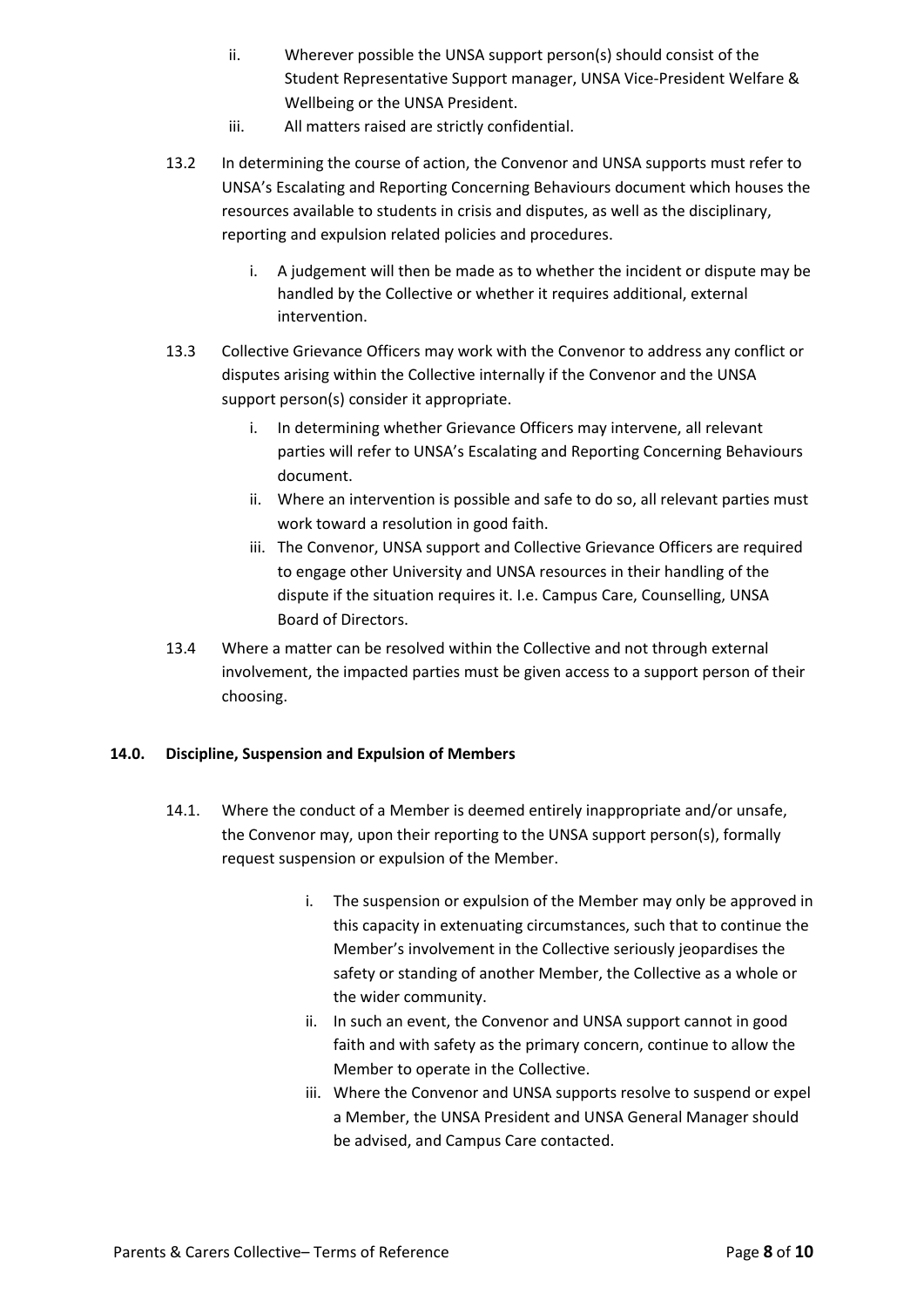- 14.2. In other instances of misconduct, the Collective Executive may resolve to suspend or expel a member from the Collective via a 75% majority vote if they have reason to believe the conduct of that member has been in violation with the following:
	- i. The Collectives aims and objectives;
	- ii. The Collectives Code of Conduct;
	- iii. UNSA's policies;
	- iv. University of Newcastle's Code of Conduct.
- 14.3. A resolution to suspend or expel a member of the Collective may only take effect:
	- i. If at a meeting of the Collective 75% of the member's present vote in favour of the resolution; or
	- i. The Member has been afforded the right of appeal as per the UNSA appeals process and the appeal is not upheld.
- 14.4. A meeting of the Collective to consider a resolution to suspend or expel a member must be held not earlier than seven (7) days and not later than fourteen (14) days after the notice has been given to the member in accordance with the following:
	- i. The Secretary must, as soon as practicable, give notice to the Member by way of a formal written notice:
		- a) Setting out the resolution of the Collective and the grounds on which it is based, and stating that the member (or their support person) may address the Collective at the meeting, if appropriate and as determined by the Collective Executive and in consultation with the UNSA support person(s);
		- b) Stating the date, place and time of that meeting; and
		- c) Informing the member that if, at that meeting, the Collective confirms the resolution, they may give notice within forty-eight (48) hours of the meeting if they will appeal to the UNSA Board of Directors.

14.5. At a meeting of the Collective to confirm or revoke a resolution, the Collective must:

- I. Give the member (or their representative) an opportunity to be heard;
	- a) the Collective Executive may also decide in extreme circumstances such as violence, sexual assault or harassment or severe misconduct to only allow the member to give a written statement.
- i. Give due consideration to any written statement submitted by the member;
- ii. Determine by resolution whether to suspend or expel the member;
- iii. In the case of suspension of a member, determine the length of suspension;
- iv. In the case of expulsion of a member, determine the length of the expulsion, and whether the member will be permitted to apply for membership again after the period of expulsion.